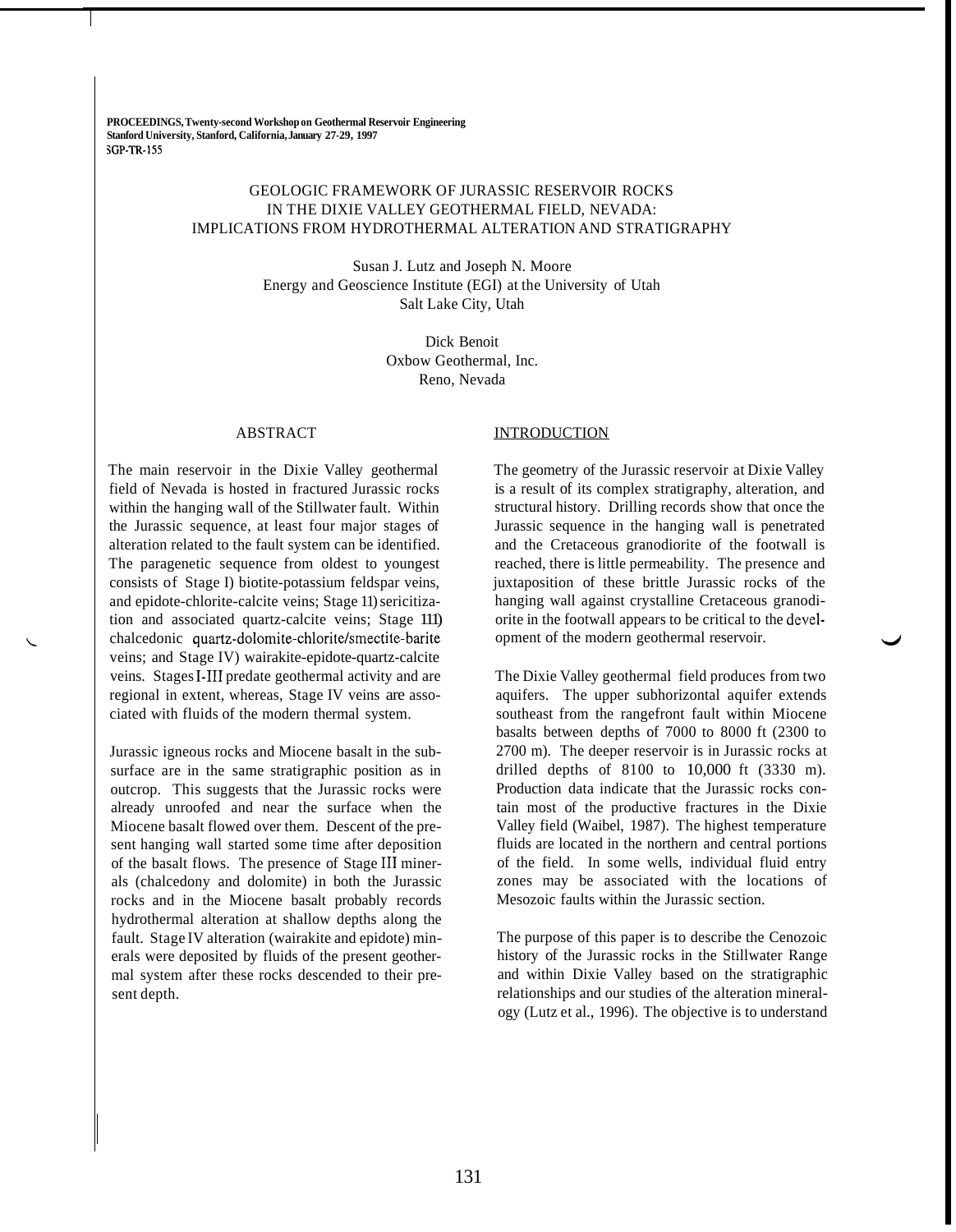how the structural, stratigraphic and alteration characteristics of these Jurassic rocks combined to create the present geothermal reservoir and why surrounding areas are hot but not productive.

## STRATIGRAPHIC SETTING

On the eastern side of Dixie Valley, Cambrian to Triassic marine carbonates and siliciclastic rocks crop out in the Clan Alpine Mountains. These Paleozoic rocks are probably present beneath Dixie Valley, but have not been recognized in any of the geothermal wells. The rocks that compose the Stillwater Range just west of the field (Fig. 1) consist of the same sequence of Triassic to Miocene rocks that are present in the drillholes. Isotope and geochemical analyses suggest that the geothermal fluids of the Dixie Valley system have reached thermal and chemical equilibrium with the Triassic calcareous shales and silty carbonates that extend laterally across northern Dixie Valley (Waibel, 1987). Triassic to Jurassic marine siltstones, shales and volcaniclastic rocks are thrust from the west over older rocks along the low-angle Fencemaker thrust fault (Speed, 1976). The Dixie Valley field is positioned near the leading edge of the thrust sheet and the allochthon pinches out at the north end of the geothermal field.

The presence of Jurassic igneous rocks is restricted to a fault-bounded NW-SE trending belt west of the Dixie Valley field, in the West Humboldt and Stillwater Ranges, and east of the field in the Clan Alpine Mountains. These rocks were described and mapped by Speed (1976) as the "Humboldt Lopolith". The "lopolith" has been interpreted in a variety of ways by different geologic workers. In general, it is complex of igneous rocks consisting of basalts, diorites, and gabbros that overlies marine sandstones, siltstones, and shales. The Humboldt complex is more than 4000 ft (1200 m) thick in the northeastern Stillwater Range, where it commonly occurs in fault contact against quartz arenite of the lower Jurassic Boyer Ranch Formation (Dilek and Moores, 1995). Waibel (1987) describes the Jurassic section as an allochthonous fragment of oceanic crust that has been thrust over Triassic marine shelf sediments to form an ophiolite sequence. Dilek and Moores (1995) describe the Humboldt igneous complex as consisting of a comagmatic suite of intrusive and extrusive rocks that became tectonically intercalated with older shallow marine sediments in a continental margin arc setting.

The thicknesses of the Jurassic and Triassic sections( in the drillholes are highly variable, and the rocks id



[Fig.](#page--1-0) 1. Generalized geologic map of the northern Stillwater Range (modified from Willden and Speed, 1974; Speed, 1976; and Parry et al., 1991). Jurassic reservoir rocks at the Dixie Valley geothermal field are located along a NE segment of the Stillwater fault, north of NNW-trending structures at White Rock Canyon and Mirrors, and southwest of the NE edge of the Fencemaker allochthon.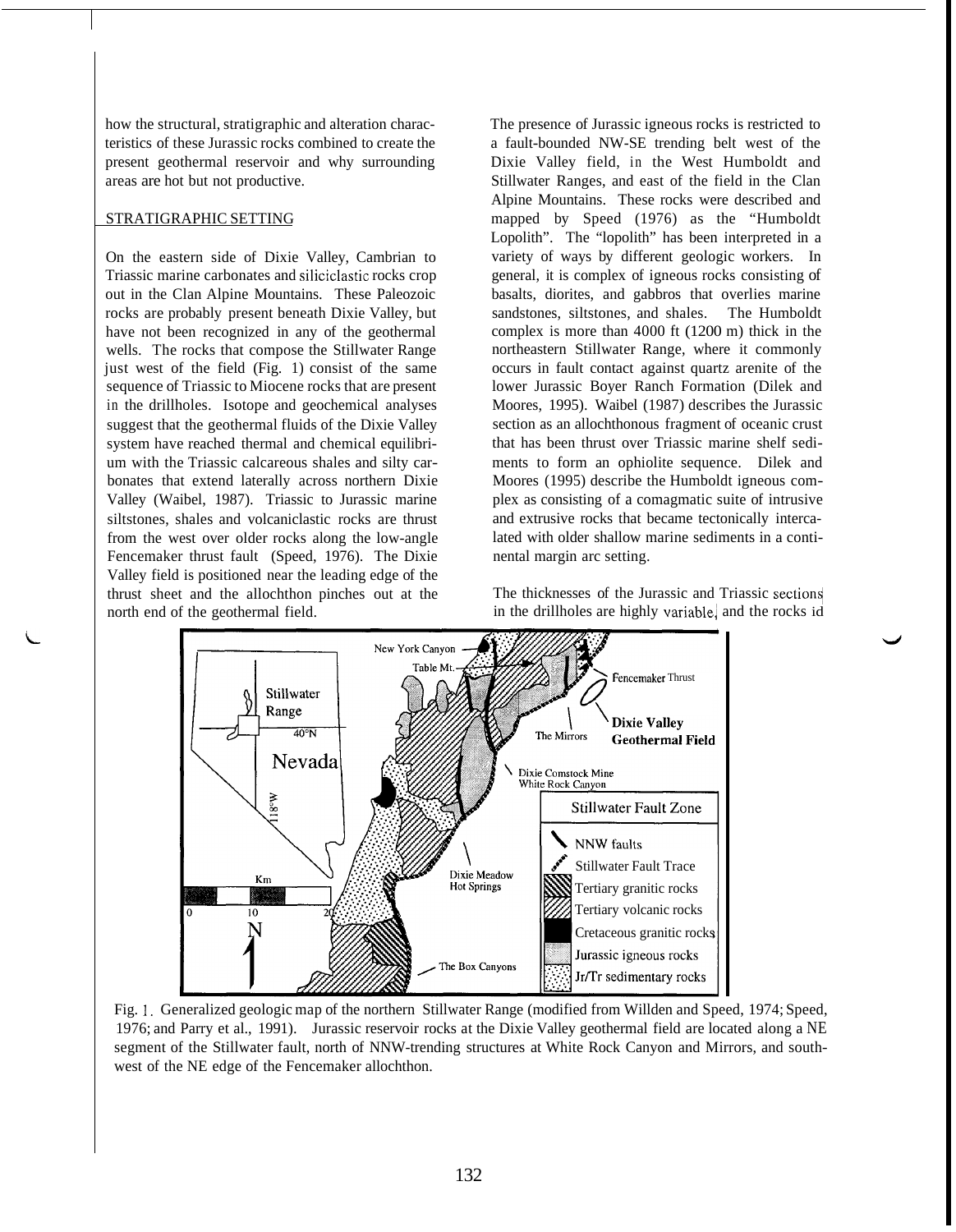thin-section appear deformed, brecciated and metamorphosed. The Humboldt complex contains a sericitized and veined hornblende diorite or anorthosite unit that is present in most of the drillholes. In some drillholes, andesitic to basaltic extrusive rocks overlie plutonic rocks in the igneous complex. Underlying lower Jurassic-Triassic marine rocks of the Boyer Ranch Formation occur in a characteristic stratigraphic package consisting of an upper quartz arenite unit, a shaly siltstone to sandstone, and a basal carbonate unit. The Boyer Ranch Formation rests on deformed turbiditic limestones and pelitic rocks of the Star Peak Group (Dilek and Moores, 1995). Petrographically, the Triassic rocks can be described as carbonaceous and deformed metasediments, consisting of marble, calcareous schist and phyllite. The presence of these Triassic rocks within the Jurassic marine package and repeated sequences of the Jurassic quartz arenite-carbonate package possibly identify the locations of Mesozoic faults in the drillholes (Lutz et al., 1996).

In the Stillwater Range, three imbricate lithologic packages of Triassic and Jurassic strata are separated by the Fencemaker and Boyer faults (Plank, 1996). These thrust sheets were intruded by Cretaceous intermediate to silicic magmas similar to those of the Sierra Nevada batholith. In the geothermal field, Cretaceous granodiorite is found below a depth of 6000 ft (2000 m), where it defines the footwall of the Stillwater fault. Lost circulation zones are associated with the faulted contact between the granodiorite and overlying Jurassic rocks in the hanging wall. To the west of the field, a similar Cretaceous intrusive body is exposed in New York Canyon (Fig. l), where it occurs in fault contact with Triassic sedimentary rock along the western edge of the Stillwater Range.

The Table Mountain basalt (Fig. 1) caps the Stillwater Range at an elevation of about 7200 ft (2400 m) and also produces seismic reflections in Dixie Valley at an elevation of 3840 ft (1280 m) below sea level (Okaya and Thompson, 1985). This relatively flat-lying Miocene basalt is present in the Dixie Valley drillholes (Benoit, 1992; Waibel, 1987) where it unconformably overlies either Miocene lacustrine deposits, Oligocene tuff, or Jurassic igneous rocks. In the Box Canyons area (Fig. l), Parry et al. (1991) noted that a 3.5 km thick package of Oligocene tuffs and rhyolites was eroded from the underlying Jurassic through Oligocene rocks before deposition of the Miocene basalt flows. In the central and southern portions of the Stillwater Range, Oligocene to lower Miocene rocks related to the Stillwater caldera complex are moderately to steeply tilted and cut by NNW striking faults (John, 1995). **As** in the northern part of the range, these older faults and tilted fault blocks are overlapped by flat-lying Miocene basalt flows (Hudson and Geissman, 1987).

In the northern Stillwater Range, the complex outcrop pattern of rotated, faulted, and intruded Triassic and Jurassic rocks is similar to the stratigraphic relationships observed in the rocks in the subsurface. Other than younger fracturing and the 3 to 4 km of offset along the Stillwater fault, we can envision this same complexity in the Mesozoic rocks in the geothermal reservoir, located less than 5 kms away from the exposed east face of the Stillwater Range.

## STRUCTURAL SETTING

Fluid flow in the Dixie Valley reservoir is generally believed to be controlled by the still-active Stillwater fault. However, the fault zone architecture and permeability structure along the fault has changed through time and along the fault plane so that portions of the fault became permeable while other parts became sealed. Caine et al. (1996) classify the Stillwater fault system at the Mirrors locality (Fig. 1) as a combined conduit-barrier where the core of the fault zone has acted as a short-lived, syndeformationa1 fluid flow conduit that then rapidly sealed to form a barrier to fluid flow.

Paleomagnetic data and geologic mapping at White Rock Canyon (Fig. 1) in areas south of the geothermal field indicate that Tertiary rocks and underlying Jurassic gabbro were rotated  $25^{\circ}$  counterclockwise during deposition of Oligocene ash-flow tuffs (Hudson and Geissman, 1987, 1991). Hudson and Geissman determined that the rotation was accomplished by right-lateral strike-slip movement on northwest-trending faults. This rotation did not affect the Miocene basalts in the Stillwater Range that date at **13** to 17 Ma (Nosker, 1981), so the high-angle normal faulting that controls the present physiography is post-middle Miocene (Hudson and Geissman, 1991).

Parry et al. (1991) recognized a change in extension direction along the Dixie Valley-Stillwater fault sys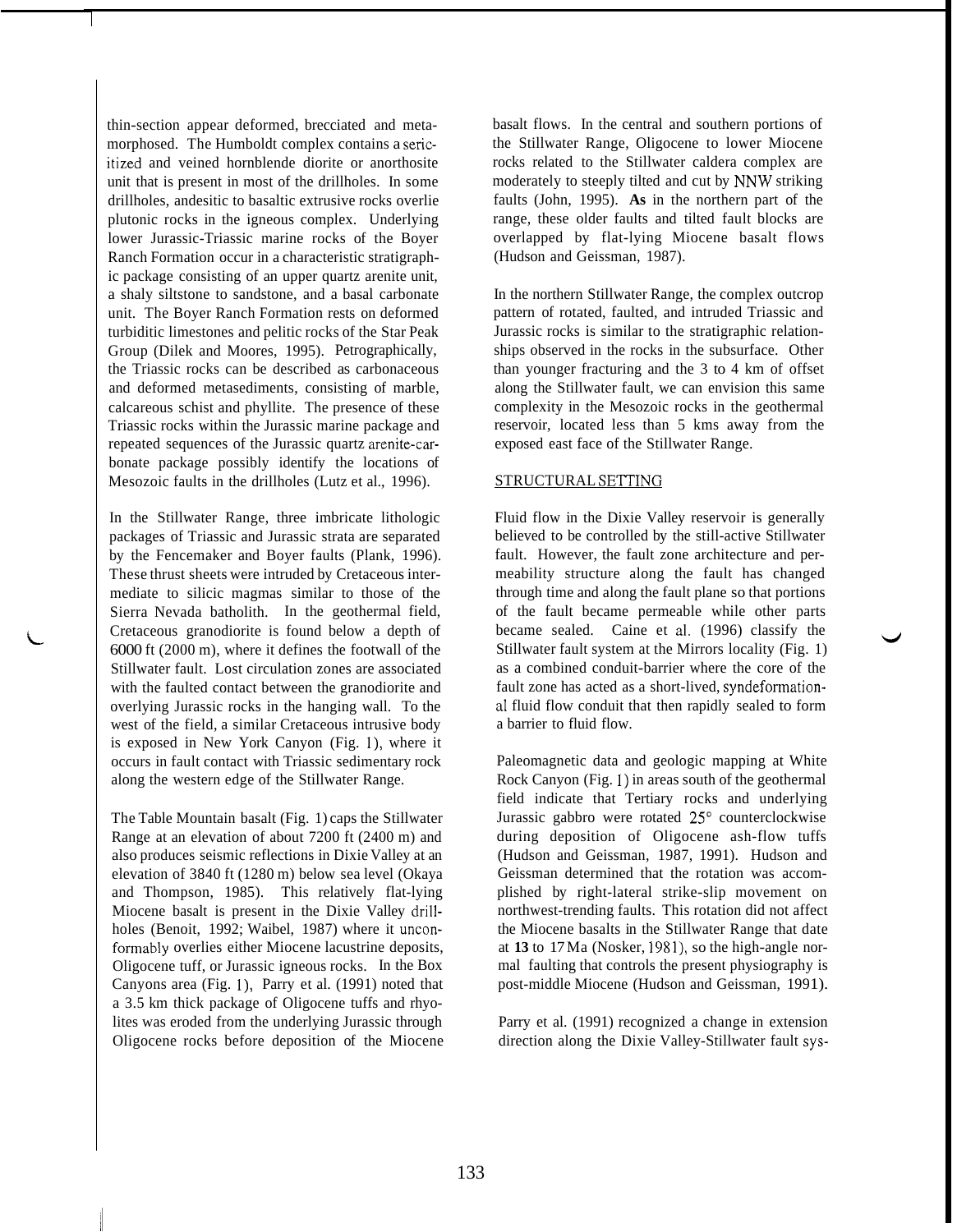tem from predominately NE to SE at about 10-13 Ma. This age corresponds to K-Ar dates of 11 to 15 Ma obtained from sericite along the NNW-trending White Rock Canyon (Vikre, 1994). In general, segments of the Stillwater fault which are oriented to the NNW exhibit strong sericitization related to the early extension and may be sealed in the present stress regime. Segments of the fault which are oriented to the NE are characterized by younger carbonate alteration and are normal to the present-day extension direction.

I.. The NE segment of the Stillwater fault that controls the Dixie Valley geothermal system is north of White Rock Canyon and the 1954 earthquake rupture that terminates near Dixie Meadow hot springs (Fig. 1). The NNW fault along White Rock Canyon is a major structural feature that separates a southern block of Jurassic gabbroic rocks from a northern block that crops out adjacent to the geothermal field. The Cretaceous granodiorite on the west side of the Stillwater Range has also been affected by this fault, where it occurs on the upthrown (western) side. The occurrence of a similar granodiorite at depth in the geothermal field implies significant throw on NNWtrending structures prior to the development of the modern Stillwater fault. Within the geothermal field, the granodiorite is present at depths to 10,000 ft (3330 m).

The intersections of the NNW faults with the NE segment of the Stillwater fault are sites of active and fossil hot spring activity along the range front. The intersection of White Rock Canyon with the Stillwater fault is associated with hot spring sinter at the Dixie Comstock Mine (Vikre, 1994), and quartz breccias at the Mirrors locality (see below) may represent stockwork mineralization associated with now eroded hot spring deposits near the intersection of another *NW*  fault with the Stillwater fault (geologic map of Speed, 1976). The age of contemporaneous (?) sinter located about 3 km southwest of the Section 18 wells is estimated to be about 9000 years (Waibel, 1987). Waibel collected a similar sample from the Senator Fumeroles in which the possible age range was 150,000 to 300,000 years. At the Dixie Comstock Mine, the quartz breccia and associated gold mineralization is estimated to be mid-Pleistocene (Vikre, 1994). At the sinter localities, uplift since the hotspring deposits formed is estimated to be 200 to 330 ft (67 to 100 $m$ ). Bell and Katzer (1990) suggest that most of the displacement along the eastern Stillwater Range has taken place during the last few million years.

Productive zones in some Dixie Valley wells occur in a fracture network near the bottom of the hanging wall rather than at the Jurassic igneous-Cretaceous granodiorite contact (Benoit, 1992). In well 73B-7, the productive zone may be located up to 1000 ft (330 m) above the rangefront fault and possibly, along a reactivated Mesozoic thrust fault that places the Jurassic igneous complex against Triassic metasediments (Lutz et al., 1996). Barton et al. (1996) have identified large-aperture hydraulically conductive fractures in the bottom of well 73B-7 that strike northeast and dip about  $60^{\circ}$  to the southeast. Borehole measurements of stress orientation and magnitudes in well 73B-7 by Hickman and Zoback (1993) indicate that these fractures are critically stressed, potentially active shear planes in the ESE extensional stress regime at Dixie Valley.

## ALTERATION MINERALOGY

Multiple thermal, structural, and metasomatic events have affected the rocks within Dixie Valley and the Stillwater Range. Our studies have concentrated on the post-Oligocene alteration associated with the fault system, and in particular, the alteration produced during the later episode of extension and development of the geothermal reservoir. The superposition of alteration assemblages is used to assess thermal and chemical changes that have occurred as movement along the Stillwater fault progressed and as the Dixie Valley geothermal system evolved.

Within the Jurassic sequence, four major stages of alteration related to the fault system can be recognized (Fig. **2).** The paragenetic sequence from oldest to youngest consists of Stage I) biotite-potassium feldspar veins, and later epidote-chlorite-calcite veins; Stage 11) widespread sericitization and associated quartz-calcite veins; Stage III) chalcedonic quartz-dolomite-chlorite/smectite-barite veins; and Stage IV) wairakite-epidote-quartz-calcite veins.

X-ray diffraction analyses of the Stage **I1** sericite in the geothermal reservoir indicate the presence of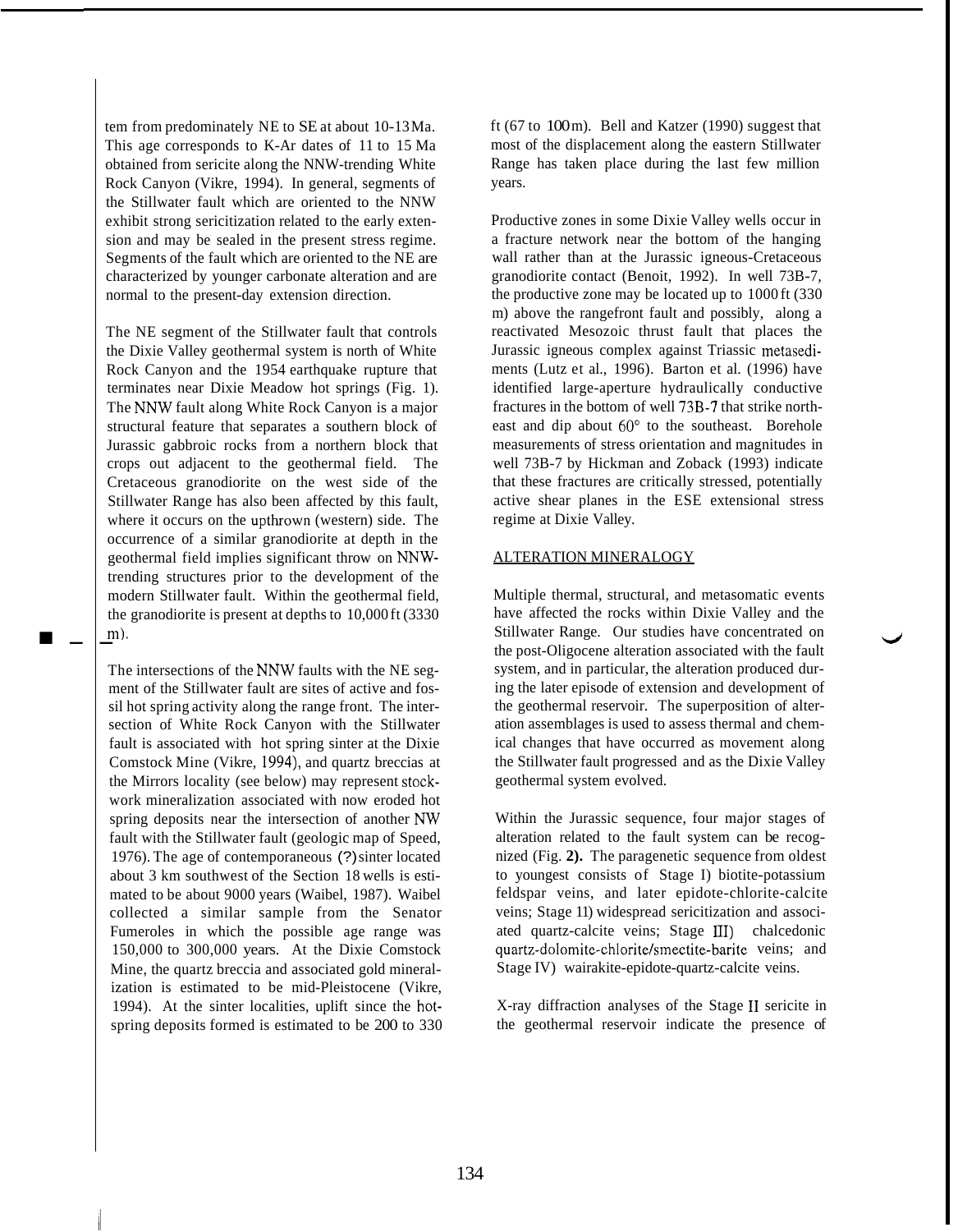| <b>OUTCROPS (STON)</b><br><b>DIXIE</b>                                                                           |                                            |                                        | <b>GEOTHERMAL</b><br><b>RESERVOIR</b>                    | <b>ALTERATION</b> | <b>STRATIGRAPHIC</b>                                                                                                | <b>STRUCTURAL</b>                                   |
|------------------------------------------------------------------------------------------------------------------|--------------------------------------------|----------------------------------------|----------------------------------------------------------|-------------------|---------------------------------------------------------------------------------------------------------------------|-----------------------------------------------------|
| <b>BOX CANYONS</b><br>Parry et al., 1991                                                                         | <b>COMSTOCK MINE</b><br><b>Vikre, 1994</b> | <b>MIRRORS</b><br>Lutz et al.,<br>1996 | <b>WELL 45-33 RD 2</b><br>Lutz et al., 1996              | <b>STAGE</b>      | <b>HISTORY</b>                                                                                                      | <b>HISTORY</b>                                      |
| line gr. quartz + kaolin<br>quartz+calcite                                                                       | Stage 3 calcite                            | calcite<br>quartz + kaolin             | wairakite+calcite+quartz<br>quartz+chlorite              | <b>STAGEIV</b>    | Present-day                                                                                                         | Pleistocene-<br>Holocene normal<br>faults           |
|                                                                                                                  | Stage 2 quartz                             |                                        |                                                          |                   | 1,000 to 350,000 years<br>ossil not spring terrace                                                                  |                                                     |
|                                                                                                                  | Stage I quartz                             | chalcedody+barite                      | chalcedony+dolomite                                      |                   | Veins in                                                                                                            | 3.5 km of<br>uïsplacement<br><b>NW-SE</b> extension |
| calcite+hematite<br>clay+zeolite                                                                                 | calcite+barite                             | dolomite+goethite                      | +calcite+harite<br>chlorite-smectite+<br>hematite+pyrite | <b>STAGEIII</b>   | Miocene basalt<br>$(<13$ Ma)                                                                                        |                                                     |
|                                                                                                                  |                                            | quartz+calcite(?)                      | quartz+calcite+sphene                                    |                   | 13 Ma                                                                                                               | $=10-13$ Ma<br><b>Middle</b><br>Miocene             |
|                                                                                                                  | sericite<br>K AI 11-15 Ma                  |                                        |                                                          |                   | Miocene<br>Basalt                                                                                                   | normal faults<br>2.0-2.5 km of<br>displacement      |
|                                                                                                                  |                                            | sericite (illite)                      | sericite (illite-smectite)                               | <b>STAGEII</b>    | 17 Ma                                                                                                               | NE-SW<br>extension                                  |
| sericite<br>K-Ar 21-25 Ma                                                                                        |                                            |                                        |                                                          |                   | 22 Ma                                                                                                               |                                                     |
|                                                                                                                  |                                            |                                        |                                                          |                   | <b>Olisochyolish</b> sflow<br>granitic rocks                                                                        | Late<br>Oligocene-<br>Early Miocene                 |
| epidote +chlorite                                                                                                |                                            | epidote + chlrrrite                    | epidote + chlorite +<br>+ calcite                        |                   | (K-Arof biotite at<br>28 Ma)                                                                                        | rotational,<br>NW-striking<br>right-lateral         |
| biotite +<br>potassium                                                                                           |                                            | biotite +<br>potassium                 | biotite +<br>potassium                                   | <b>STAGE I</b>    |                                                                                                                     | faulting                                            |
| feldspar                                                                                                         |                                            | feldspar                               | feldspar                                                 |                   | 32 Ma                                                                                                               |                                                     |
|                                                                                                                  |                                            |                                        |                                                          |                   |                                                                                                                     |                                                     |
| Fig. 2. Summary chart of alteration studies along the Stillwater fault and Dixie Valley geothermal system. Heavy |                                            |                                        |                                                          |                   |                                                                                                                     |                                                     |
|                                                                                                                  |                                            |                                        |                                                          |                   | lines block assemblages that may be related to the same mineralogic, stratigraphic and structural events. Stages I- |                                                     |
|                                                                                                                  |                                            |                                        |                                                          |                   | III represent older, fault-related hydrothermal assemblages. Stage IV is related to the present geothermal system.  |                                                     |
| mixed-layer illite-smectite with about 20 to 40%<br>smectite interlayers. These interlayered clays gener-        |                                            |                                        |                                                          |                   | At the Mirrors outcrop, located about 5 km west of the<br>geothermal field (Fig. 1), portions of the fault zone     |                                                     |

mixed-layer illite-smectite with about 20 to 40% smectite interlayers. These interlayered clays generally form at temperatures between 180" and 200°C.

Stage III mineralization postdates Stage II sericitization of the rocks and predates formation of the Stage IV wairakite veins of the modern geothermal system. The presence of chalcedonic quartz, dolomite, and barite in the Stage I11 assemblage records formation temperatures of below 180°C (Fournier, 1985; Browne, 1993). The Stage 111 assemblages suggest the presence of cool basinal fluids in the fault zone before the high-temperature geothermal system developed in the Jurassic rocks.

Fluid inclusions analyses of vein quartz associated with Stage IV wairakite yielded homogenization temperatures of about 240°C. The presence of wairakitequartz veins in the upflow zone is consistent with the measured 248°C temperature of the production fluids (e.g., Henley and Ellis, 1983).

At the Mirrors outcrop, located about 5 km west of the geothermal field (Fig. l), portions of the fault zone are characterized by extensive silicification, kaolinization and hydrothermal brecciation (Lutz et al, 1996). The Mirrors breccias consist of highly-altered rock and vein fragments in a matrix of fine-grained quartz and kaolin (Forster et al., in press). Many of the clasts in the silicified breccia are carbonate vein fragments, containing ferroan dolomite, chalcedonic quartz, goethite and traces of barite. Because this Stage I11 assemblage is also present in sericitized rocks below 8000 ft (2670 m) in well 52- 18, the mineralogy of the fault zone can be linked from the surface to the subsurface.

#### DISCUSSION

The Stage I through III assemblages appear to be regional in extent and occur both in the present footwall and in the present hanging wall of the Stillwater fault. There are some differences between the alteration assemblages described from the Box Canyons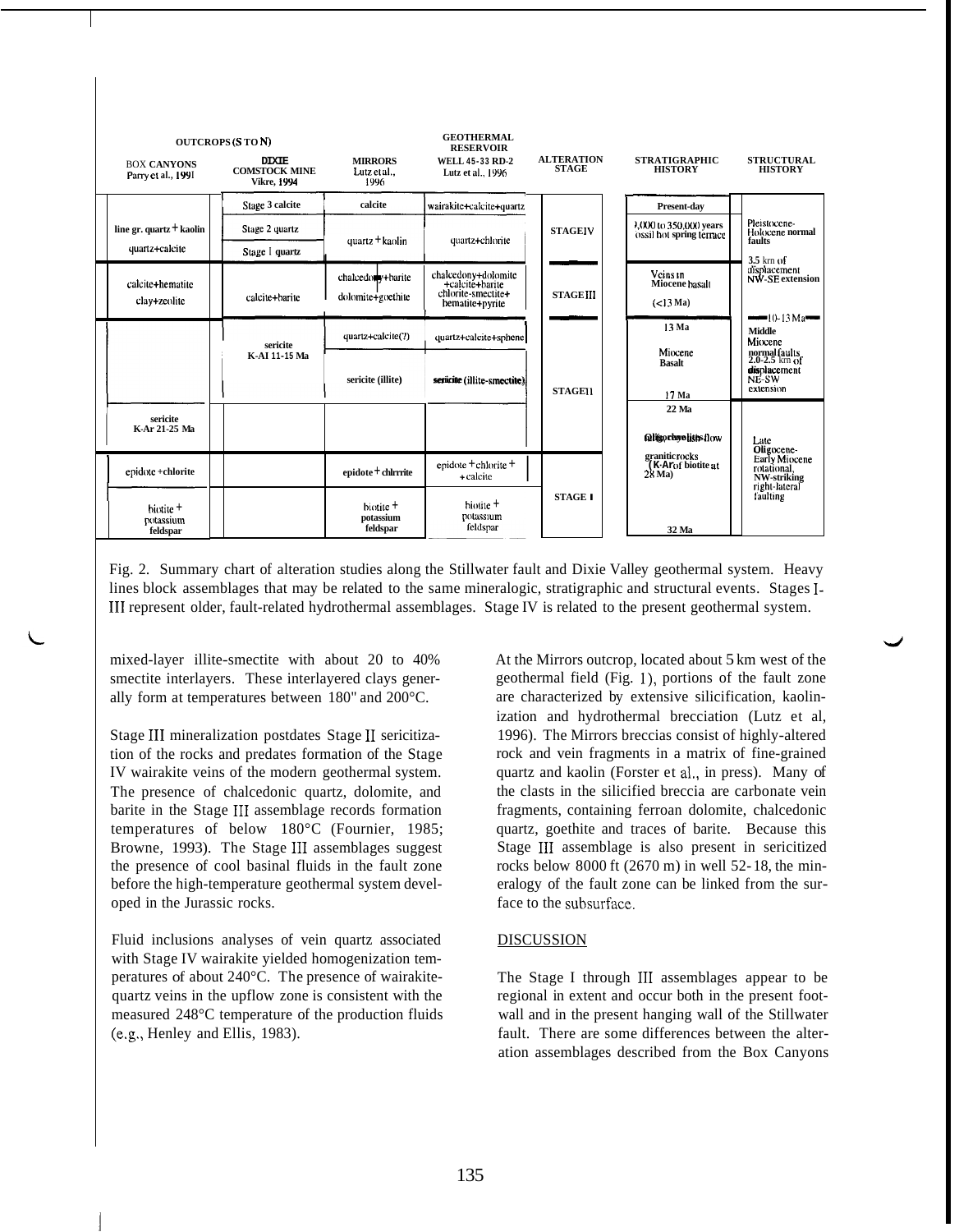40-50 km to the southwest (Parry et al., 1991), from the Dixie Comstock mine 15 km to the southwest (Vikre, 1994), and from our studies at the Mirrors outcrop *5* km west of the field, and within the Dixie Valley geothermal reservoir (Lutz et al., 1996). But, in general, all three studies identify sericite assemblages that are related to older episodes of faulting, and younger clay-carbonate alteration (Fig. 2).

I

Parry et al. (1991) describe early biotite+K-feldspar and chlorite+epidote assemblages that are related to deep (6 km) hydrothermal alteration and burial along the fault system. We recognize these assemblages as Stage I alteration in both surface and subsurface samples near the geothermal field. Parry et al. (1991) describe sericite and older epidote-biotite assemblages as filling the NNW-trending veins, and younger carbonates and zeolites that fill NE-trending veins. Their K-Ar dates of the early sericite range from 21 to 25 Ma.

Closer to the geothermal field, Vikre (1994) describes three stages of hydrothermal mineralization in quartz breccia from the Dixie Comstock mine, two early quartz assemblages and a late Stage *3* calcite assemblage. His Stage I and 2 quartz assemblages probably correlate to our Stage IV alteration. Vikre also describes older sericite and calcite+barite assemblages that may correspond to our Stage II and III assemblages, respectively. K-Ar dates of the sericite yielded ages of 11 to 15 Ma. U-Th dates of his Stage *3* calcite yielded an age of **>.35** Ma.

Vikre (1994) suggests three major epochs of faulting along the Stillwater Range; during the Oligocene-Miocene, middle Miocene, and Quaternary. Sericite samples at the **Box** Canyons, dated at 21-25 Ma by Parry et al., may have formed along Oligocene-Miocene rotational faults. The sericite at the Dixie Comstock mine, dated at 11 to 15 Ma by Vikre, may represent alteration along mid-Miocene normal faults. We don't know the age of the sericite in our Stage II alteration in the geothermal reservoir, but it is likely to be closer to the age of sericite along White Rock Canyon than to the sericite of the Box Canyons.

The young Pleistocene-Holocene normal faults at the Dixie Comstock mine are associated with ore-forming quartz breccias. At the Mirrors outcrop, intensely silicified rocks within the fault zone may represent the basal portions of quartz stockwork associated with an overlying thermal spring, similar to the quartz-rich fault breccias described by Vikre (1994). These quartz breccias may be the near-surface equivalents to Stage IV alteration in the geothermal reservoir. At the Dixie Comstock mine, isotope data show that the quartz breccia was deposited by water that resembles modern deep geothermal fluid in Dixie Valley (Vikre, 1994). In addition, fluid-inclusion microthermometry and stable isotope analyses of quartz show that the ore-forming fluid at the mine was a  $180^{\circ}$ C, near-boiling meteoric water (Vikre, 1994).

In the Dixie Valley geothermal reservoir, the superposition of Stage IV minerals (wairakite, epidote) upon Stage I11 minerals (chalcedony, dolomite, barite) can be interpreted in two ways. One interpretation is that the chalcedony-bearing veins in the hanging wall simply represent cool hydrothermal alteration along the fault before the high-temperature geothermal system developed. Alternatively, the low-temperature minerals may represent alteration from earlier times, when displacement along the fault was less, and the hanging wall was located at shallower depths. **As** displacement increased through time, the hanging wall was displaced to its present depth, and hot fluids of the modern geothermal system circulated in the fractured Jurassic rock to deposit the high-temperature minerals.

The early stages 1-111 of alteration in the geothermal reservoir are similar to those described from outcrops along the Stillwater fault. This suggests that rocks in both the present footwall and the present hanging wall underwent the same alteration history during the time when these alteration minerals were deposited. However, there are slight differences in the footwall and hanging wall assemblages. In the footwall, the sericitic alteration consists of illite. The presence of illite without smectite interlayers suggests that it formed at temperatures above 220°C. In the hanging wall, our X-ray diffraction work indicates the presence of mixed-layer illite-smectite with variable amounts of interlayered smectite. Some of the mixedlayer clay contains up to 40% intarlayered smectite which corresponds to a formation temperature of about 180" to 200°C. Hence, the differences in the sericitic clays between the footwall and the hanging wall suggest that when the sericite (illite and illitesmectite) formed, the hanging wall rocks were shallower than they are today. Although these rocks experienced the same alteration event, subsequent move-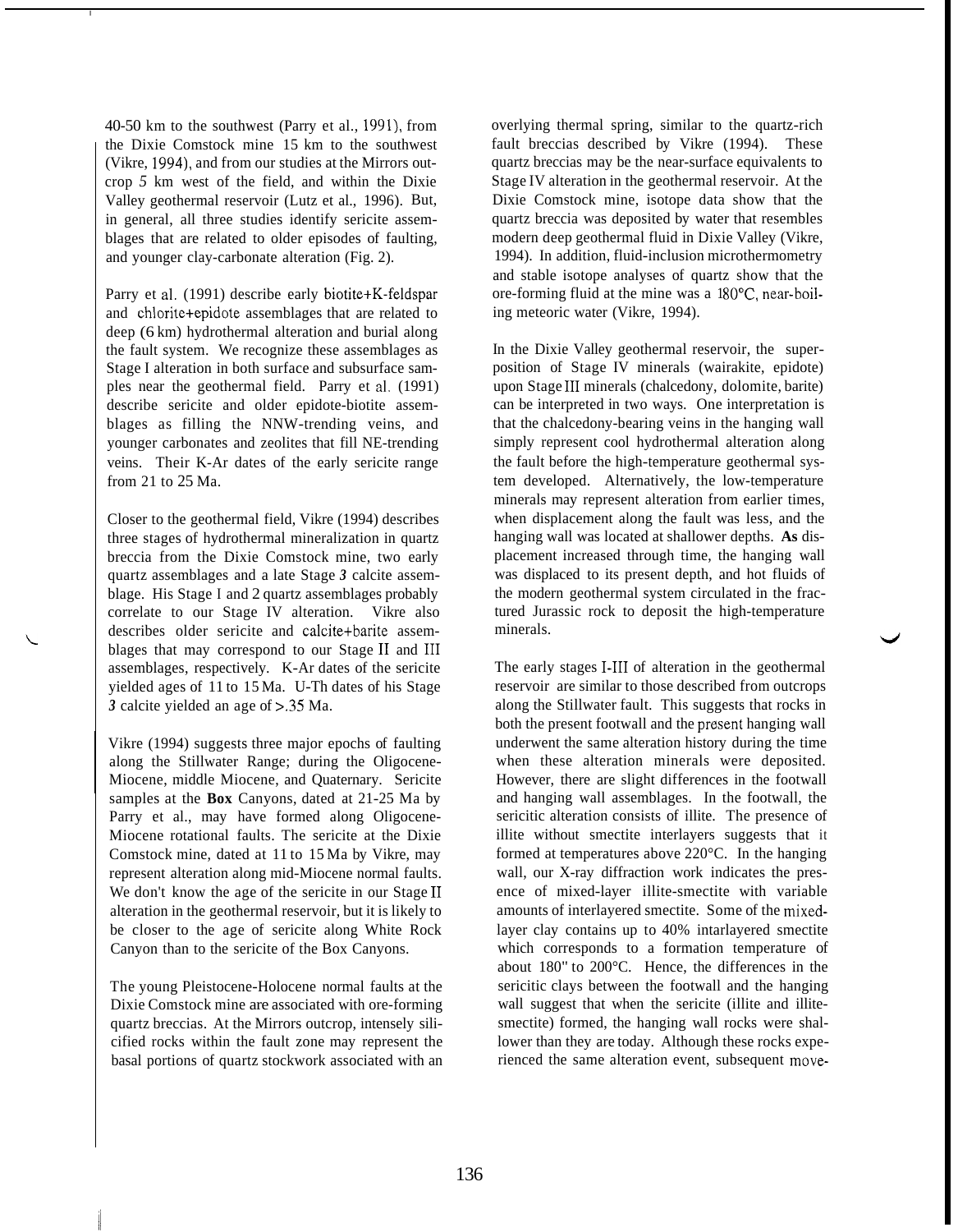



- Qal Quaternary alluvium
- Tb Miocene basalt
- To1 Oligocene latite tuff
- Tor Oligocene rhyolite
- Kg Cretaceous granodiorite
- Jg Jurassic gabbro
- Trs Triassic metasediments

events in Jurassic rocks as the fault system evolved (the orientations of Mesozoic thrusts and Cenozoic faults are not illustrated).

3a. Deep burial along ancestral faults produced Stage I assemblages in Oligocene rocks.

3b. After uplift and erosion of up to 3.5 km of Oligocene rocks, Stage I1 sericite formed along NW faults.

3c. Flat-lying Miocene basalt unconformably overlies unroofed Tertiary and Mesozoic rocks. Stage I1 sericite at White Rock Canyon is the same age as these basalts.

3d. Change in fault orientation to NE and deposition of Stage I11 by cool, basinal fluids along shallow portions of the fault.

3e. Emplacement of the high-temperature geothermal system along the fault to produce the Stage IV assemblages. Three kms of offset since the mid-Miocene has produced overlapping of the Stages I -

IV assemblages in the Jurassic rocks.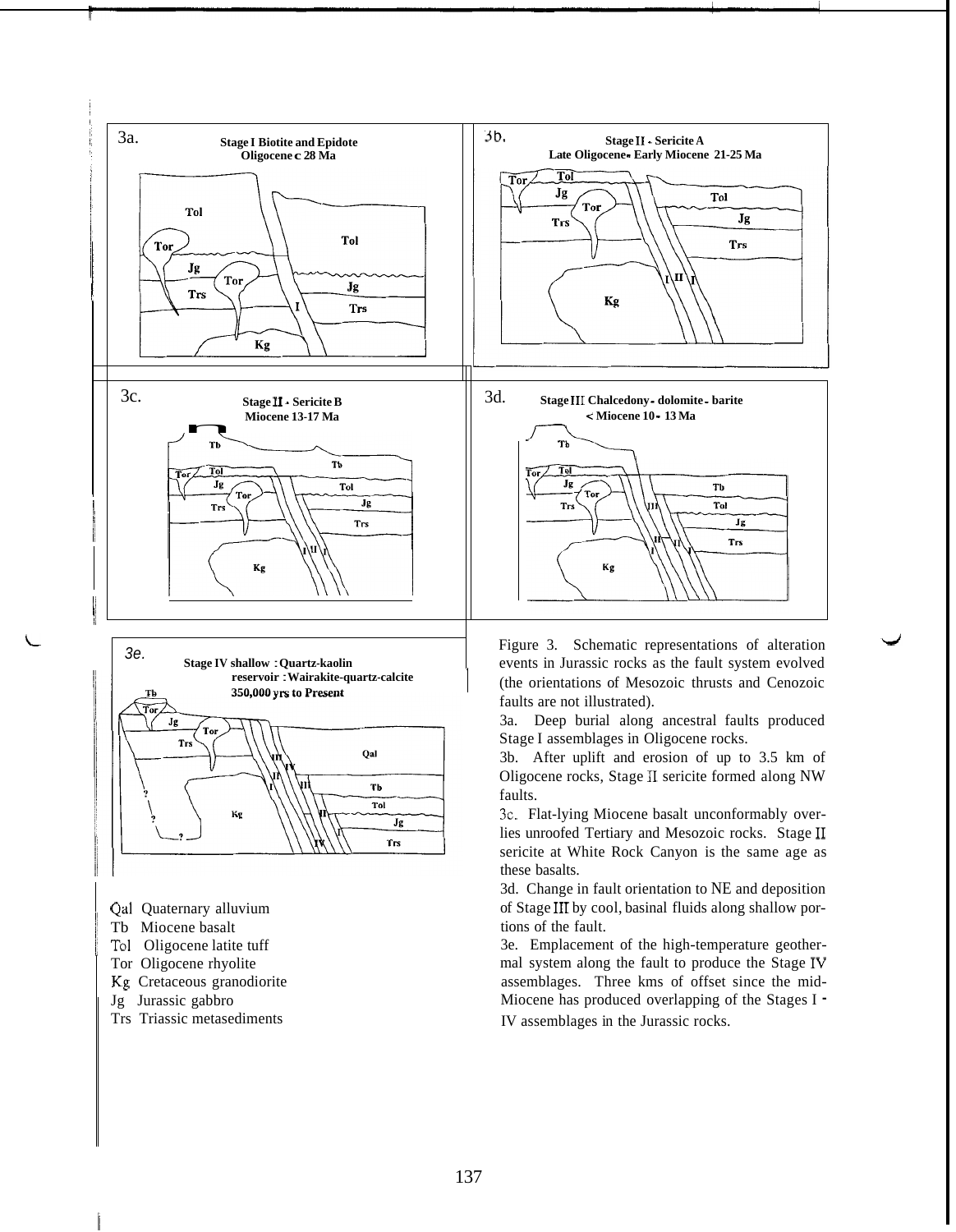ment along the normal fault has juxtaposed these two slightly different sericitic clays.

In the footwall, Stage III alteration only exists as vein fragments within the silicified fault zone rocks. The Stage III veins became fragments of fault zone material that were incorporated into the later Stage IV quartz breccias. Displacement along the normal fault caused between two and three kms of offset between the chalcedonic quartz in vein fragments at the surface in the footwall and the chalcedonic quartz veins between 6000 ft and 10,000 ft (2000 m to 3300 m) in the hanging wall.

In the geothermal reservoir, productive zones in the Jurassic rocks vary in mineralogy and proximity to the fault depending on position within the geothermal field. In well 45-33, Stage IV wairakite occurs in the hottest portion of the field presumably within a narrow zone of upwelling. To the south, the geothermal field is wider and a secondary graben can be defined. Southern well 52- 18 originally produced 230°C fluid, but because of relatively low permeability, it has been placed into service as an injection well (Benoit, 1992). The Jurassic rocks in well 52-18 are strongly carbonate and sericite altered and appear to have remained partially sealed since being altered during Stage I1 and III events.

#### SUMMARY

Major structural-stratigraphic boundaries of the Dixie Valley geothermal reservoir include: to the north, the leading edge of the Fencemaker allochthon which carries the Jurassic igneous complex, and to the south, White Rock Canyon which separates unproductive NNW-oriented fault segments from productive NEoriented fault segments. The eastern and western limits of the geothermal system are restricted to the narrow band of fracturing associated with the Stillwater fault. The upper and lower limits of the reservoir are, respectively, the lithologic contact between Jurassic igneous rocks and younger sedimentary rocks, and the Mesozoic (Boyer and/or Fencemaker) faults at the base of the Jurassic section.

In the northern portion of the Dixie Valley geothermal field, chalcedonic quartz and mixed-layer illite-smectite with about 50% smectite interlayers are present in rocks that currently produce fluids with temperatures up to 248°C. These assemblages formed when the hanging wall was at shallow depths. Progressive downdropping of the hanging wall along the Stillwater fault resulted in the superposition of higher temperature alteration minerals (wairakite) on the relict lower temperature phases (chalcedony and illitesmectite).

The geothermal reservoir at Dixie Valley is maintained in an open network of fractures developed where crystalline portions of the Jurassic igneous complex in the hanging wall are juxtaposed against Cretaceous granodiorite in the footwall. [Figure](#page--1-0) **3**  schematically depicts the kinematic and alteration history of the Jurassic rocks along the Stillwater fault and the evolution of the system through time. The final figure (3e) illustrates the alteration banding, and structural and stratigraphic relationships of the modern Dixie Valley geothermal system.

## ACKNOWLEDGMENTS

The authors would like to thank Oxbow Geothermal Corporation for permission to publish this paper.. Work by SJL and JNM was funded by the DOE Geothermal Division, under Contract No: DE-AC07- 95ID 13274.

*J* 

#### **REFERENCES**

Barton, C.A., Hickman, S., Morin, R., Zoback, M.D., Fickbeiner, T., Sass, J., and D. Benoit, 1996, Fault permeability and its relationship to in situ stress in the Dixie Valley, Nevada, geothermal reservoir: Proceedings, Eighth International Symposium on Observation of the Continental Crust through Drilling, Tsukuba, Japan.

Bell, J.W. and Katzer, T., 1990, Timing of Late Quaternary faulting in the 1954 Dixie Valley earthquake area, central Nevada: Geology, v. 18, p. 622- 625.

Benoit, W.R., 1992, A case history of injection through 1991 at Dixie Valley, Nevada: GRC Transactions, v. 16, p. 611-620.

Browne, P.R.L., 1993, Application of mineralogic methods to assess the thermal stabilities of geothermal reservoirs: Eighteenth Annual Workshop on Geothermal Reservoir Engineering, Stanford University, California, p. 73-78.